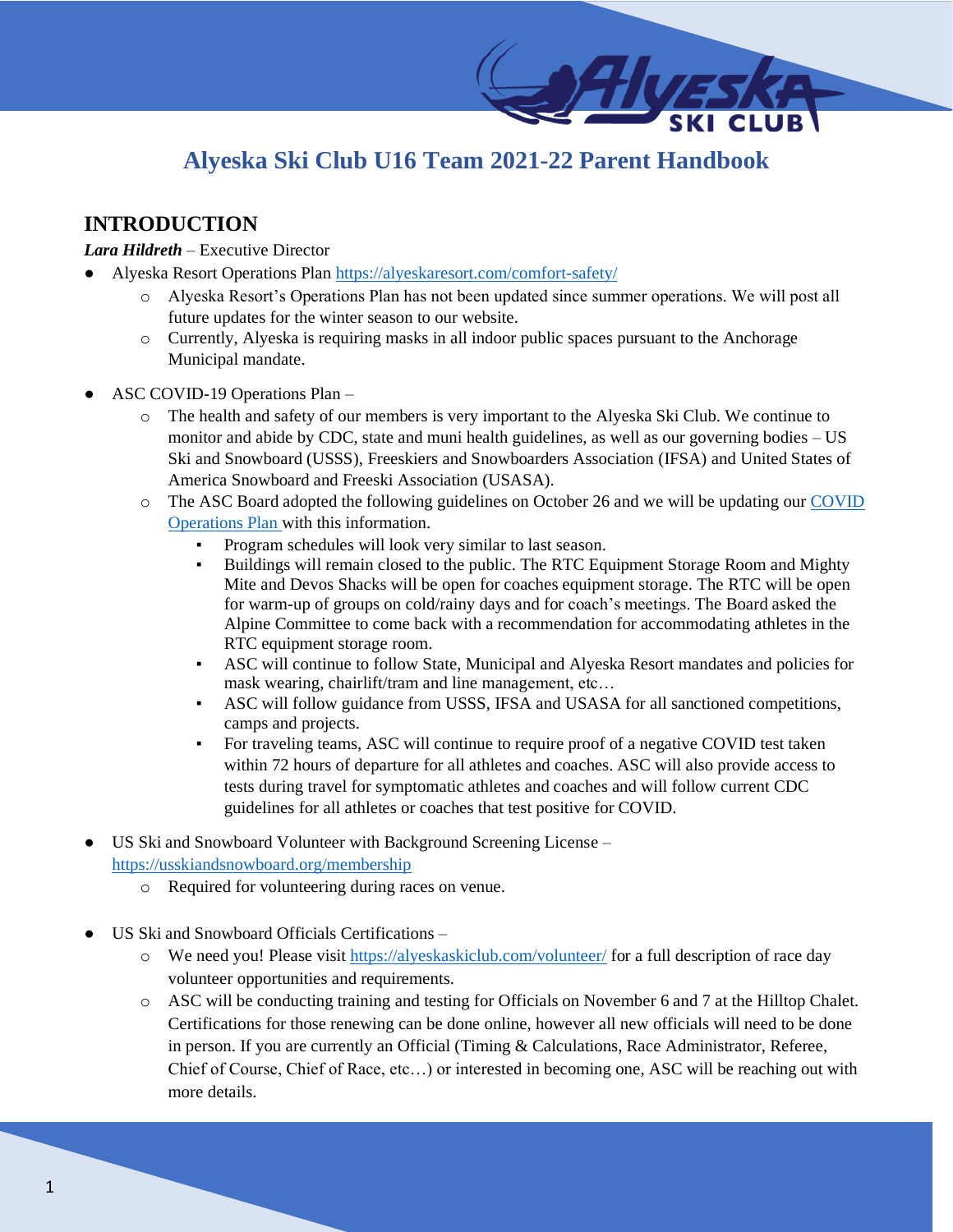# **COACHES**

*Jennifer Danza* – U16 Head Coach *Martins Onskulis* – U16 Assistant Coach Conor Lynch – Head FIS Coach Assist Weekdays *Chris Maynard –* U16 Part Time Lead Coach *Sean Higgins* – U16 Fill in Coach *Hudson Moe –* U16 Fill in Coach

# **TEAMSNAP**

TeamSnap will be the primary form of communication between coaches, parents, and athletes. Schedules, training updates and changes, emails and alerts will all be through TeamSnap. **Both parents and athletes should have the app downloaded on their phones and contact information updated.** Here are a few tips and tricks to using our primary communication platform:

- 1. Parents have complete control of the information in their profile. If emails, phone numbers or addresses have changed, please update your profile. Be sure to click on email and text reminders to receive the latest information from the club.
- 2. If you've moved to a new program, please accept the invitation and reload the Team Snap app on your smart device.
- 3. The calendar on TeamSnap will be updated weekly usually by Tuesday morning. Customary event titles can be for instance: SL Training. This means that the athlete needs to present themselves with SL skis and SL gear.
- 4. Any last-minute changes will be sent via TeamSnap's alert text. We will try and limit emails sent via Team Snap in order to not overload you with information. Emails sent will be regarding important updates or deadline reminders.
- 5. Team chat **SHOULD NOT** be used to communicate with coaches. Appropriate uses for this function are if someone is missing gear, giving a heads up if the highway is closed, inviting the entire group to a social event, etc. Please do not use Team Chat for notifying coaches about individual athletes. If there are questions about schedules, races, what the plan is, or whether your athlete will be late for practice, PLEASE CONTACT YOUR COACHES DIRECTLY.
- 6. Alerts are used periodically when coaches relay a changing plan quickly. This typically happens when we have to be adaptive to changing weather and snow conditions. Ensure you allow alerts in your profile.
- 7. Emails will be the primary form of communication with parents.
- 8. Availability The availability function is a way to communicate if your athlete will or will not be attending practice. This function is really useful to us coaches when trying to plan accordingly and to make sure we will be properly staffed. We used this function last year to gauge group attendance throughout the holiday seasons and over spring break.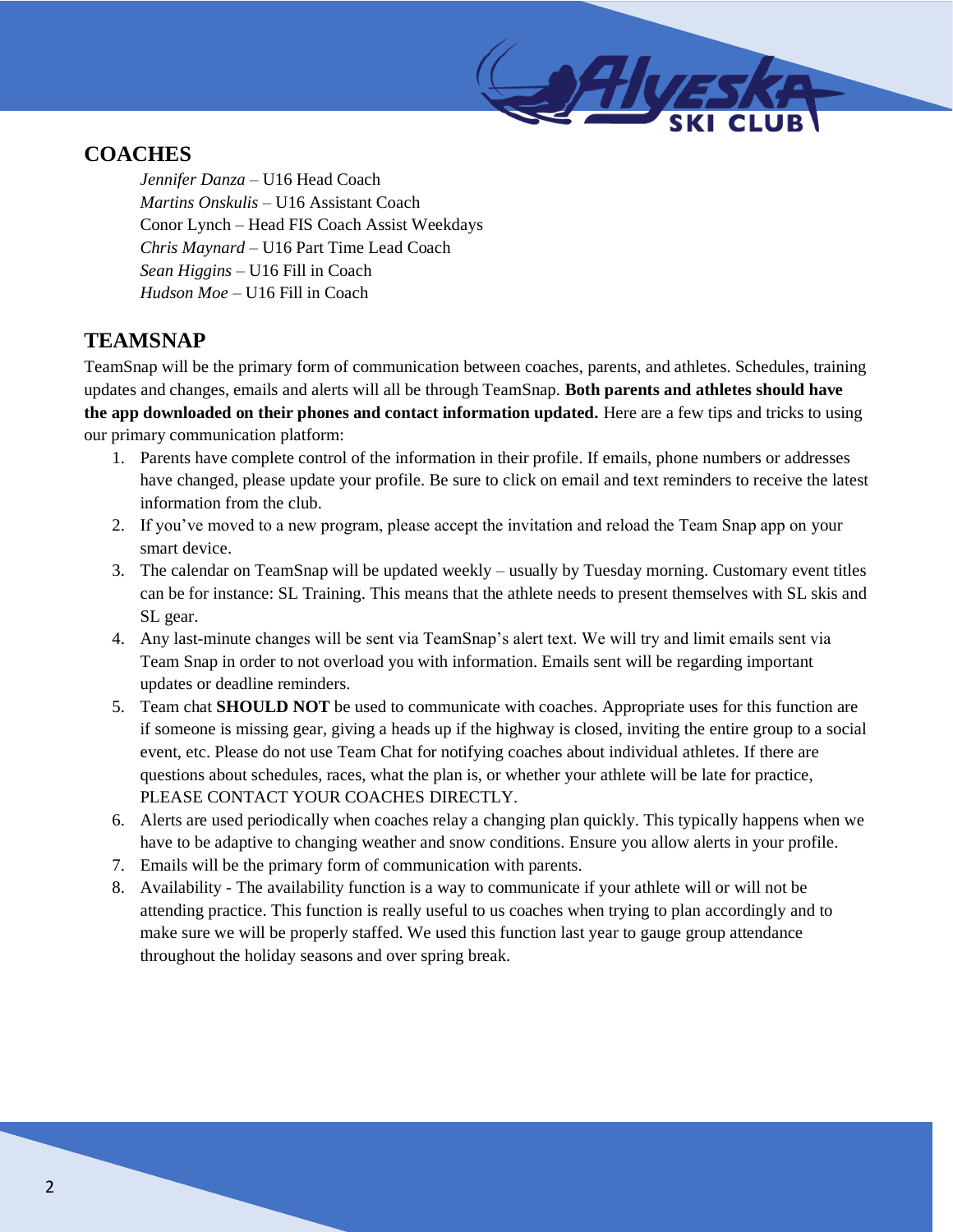# **COMMUNICATION**

Emails are the best way to communicate with me or other coaches. Please allow 24-48 hours for coaches to respond. Text messages are also good for urgent matters. Please feel free to contact me or assistant coaches. If there is no response, in a day please contact the person once more. Jen Danza's email for any question pertaining to the group or juniors' program is: [juniorsprogramdirector@alyeskaskiclub.com](mailto:juniorsprogramdirector@alyeskaskiclub.com)

## **Who to Ask What**:

- Overall, Juniors programming and specific U16 inquires and athlete programming. This can include travel, race or general questions, comments or concerns - **Jennifer Danza, Juniors Program Director**
- TeamSnap and/or ASC Website and/or USSS membership registration, U16 group questions **Jennifer Danza, U16 Head Coach**
- Overall ASC direction (ASC Board and Finance, Development and Alpine Committee decisions); Mighty Mite, Devos, Freeride, and Masters Programming; fundraising initiatives; volunteering; and general questions – **Lara Hildreth, Executive Director**
- Accounting questions **Leah Scott, Office Manager and Bookkeeper**
- Corporate or Individual Sponsorships and General Fundraising **Randee Liles, Director of Development**
- Parent Liaison **Who Would Like to Volunteer**?

## **Alyeska Ski Club Website** *-* [https://alyeskaskiclub.com](https://alyeskaskiclub.com/)

- Please familiarize yourself with our ASC website. If you missed emails and you can't find information on programs, camps or any other ASC related information, everything can be found on our website.
- U16 group related emails can also be found on your messages tab of TeamSnap.
- For those that do not know, you can also make general ASC related payments on our website and you can sell your gear through this link also found on the top red bar of our website: <https://www.facebook.com/groups/akskiracingclassifieds>

## **Alaska Division Manager –** *Natalie Osborne*

- Manages all Division related business from Academic Team Alaska to awards, to logistics for Western Regionals and other championships.
- Please take some time to familiarize yourself with the Alaska Division website: https://alaskaalpine.com

# **PROGRAM**

## **U16 Full-time**

- 1. Our Coaches will be Jennifer Danza, Chris Maynard, Martins Onskulis, Sean Higgins.
- 2. This year we will return to regular training on Wednesdays from 3:30pm to 5:30pm.
- 3. Weekend days will be dictated based on lane space assignments. Weekends may have a single on-snow training block with a longer dryland block in order to accommodate all the groups training on the mountain. Schedules on TeamSnap will be updated on Tuesday.
- 4. We may have the chance to train Monday and/or Tuesdays, especially for events such as SG.
- 5. Coaches will provide athlete evaluations throughout the season.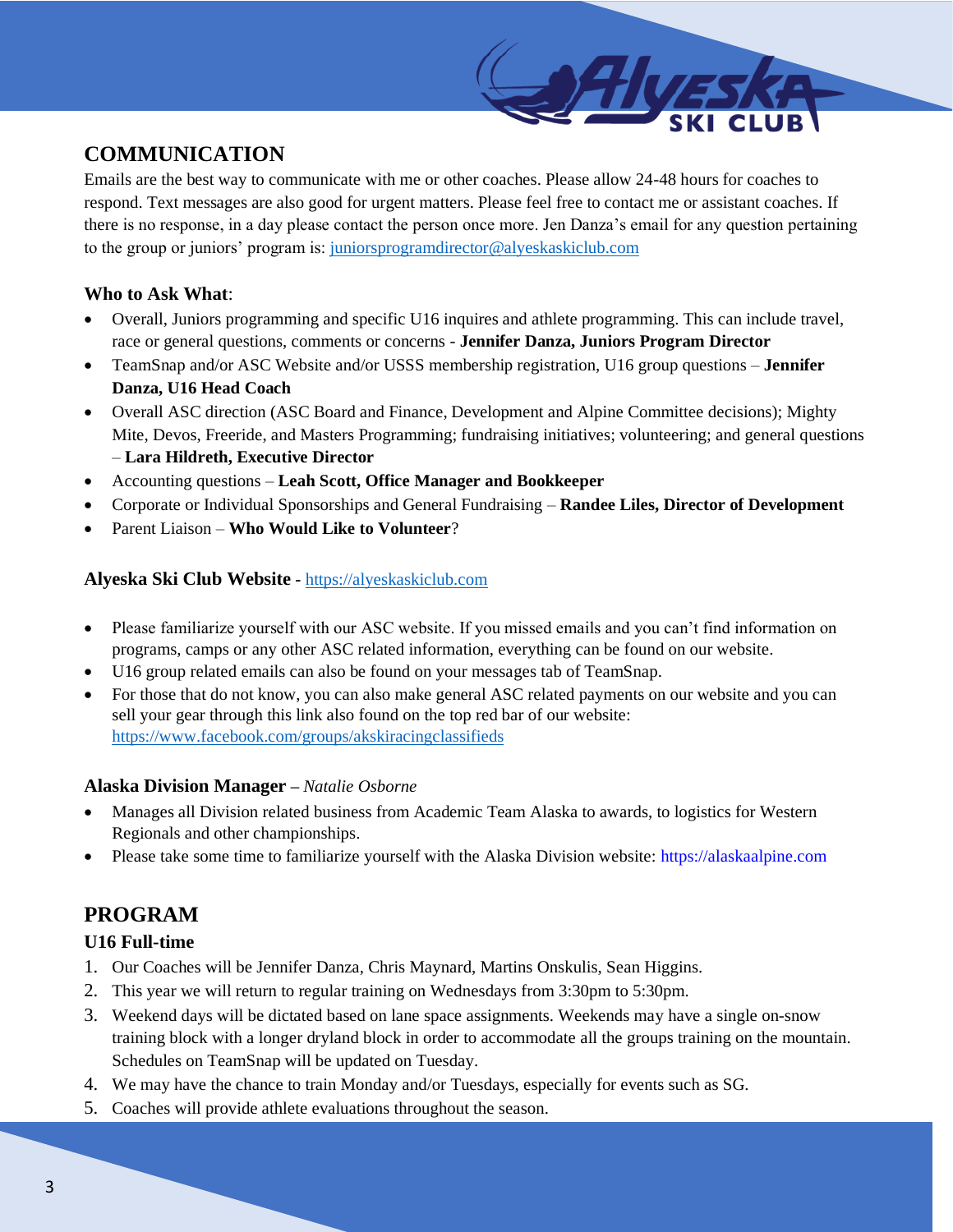## **U16 Part-time**

- 1. Our lead U16 Part Time coach will be Chris Maynard.
- 2. The U16 group will have one single TeamSnap platform for ease of communication.
- 3. Part Time athletes will be training in similar course environments. However, Coach Chris will be responsible for athlete training and management.
- 4. Part time athletes will have the option to add Friday evening training at Alyeska if they haven't already done so during registration.
- 6. Coaches will provide athlete evaluations throughout the season.

## **Weekly Operations:**

| <b>Weekend Training Lanes:</b> |                | Block 1 $10:30$ am $-2:00$ pm             |
|--------------------------------|----------------|-------------------------------------------|
|                                | <b>Block 2</b> | $2:30 \text{pm} - 5:30 \text{pm}$         |
| Weekend Lunch Blocks:          |                | Block 1 $2:30 \text{pm} - 3:30 \text{pm}$ |
|                                |                | Block 2 $1:00 \text{pm} - 2:00 \text{pm}$ |
| Weekend Gym Usage:             |                | Block 1 $10:30am - 12:30pm$               |
|                                |                | Block 2 $3:30 \text{pm} - 5:30 \text{pm}$ |

**Groupings will depend on the lane space schedule for their lunch breaks and gym usage. Groups will know their lane space assignment on the Tuesday prior to the weekend.**

#### **U16 Full-time**

| Monday and/or Tuesday: | On occasion for specific training $3:30 \text{pm} - 5:30 \text{pm}$ |
|------------------------|---------------------------------------------------------------------|
| Tuesday:               | DL $3:30$ pm $-4:45$ pm                                             |
| Wednesday:             | $3:30 \text{pm} - 5:30 \text{pm}$                                   |
| Thursday:              | $3:30 \text{pm} - 5:30 \text{pm}$                                   |
| Friday:                | $3:30 \text{pm} - 5:30 \text{pm}$                                   |
| Saturday:              | Dependent on lane space assignment                                  |
| Sunday:                | Dependent on lane space assignment                                  |
|                        |                                                                     |

#### **U16 Part-time**

| Friday (Optional Add-on): | $3:30 \text{pm} - 5:30 \text{pm}$  |
|---------------------------|------------------------------------|
| Saturday:                 | Dependent on lane space assignment |
| Sunday:                   | Dependent on lane space assignment |

- All on snow training sessions will be at Alyeska.
- Hilltop We may use this ski area only for the first weekends until Alyeska's opening day. (Opening day December 10, 2021). The U16 and U19 staff that do not attend the fall camp will be available and responsible for the athletes who are staying home to train. Hilltop will NOT be part of our regular winter on snow program therefore athletes do not need a season pass for Hilltop.

**Midweek Dryland** – Sessions will be held on Tuesdays at Elite and periodically on Fridays and/or Saturdays and Sundays at the RTC. Athletes should be ready on Friday and/or Saturday and Sunday to do both skiing and dryland (BRING RUNNING SHOES and PROPER CLOTHES!).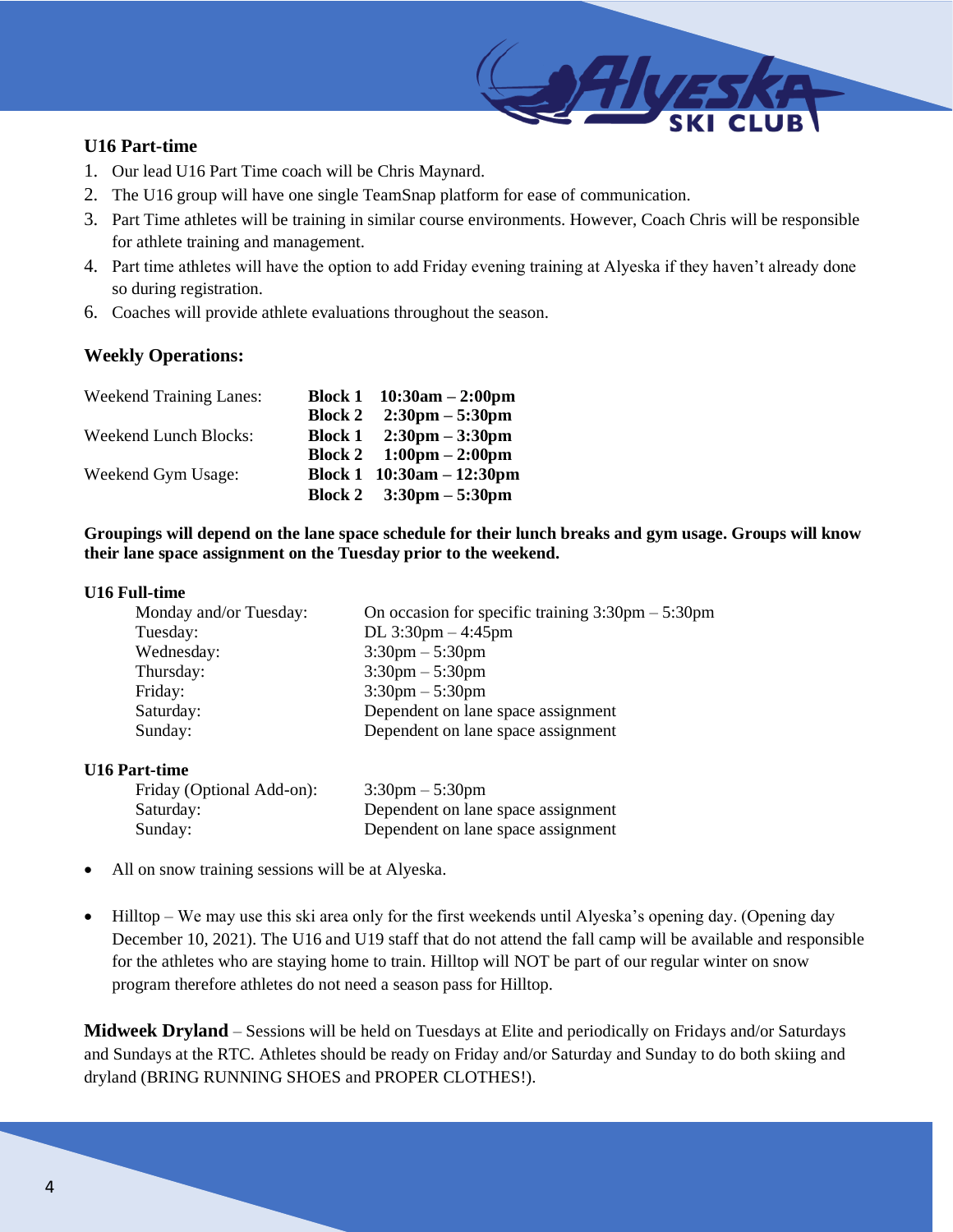## **Athlete Progression**

- **1.** Coaches will focus on progression based on athletes' attendance and personal goals.
- **2.** Every athlete has a different development approach. As coaches we will work hard on providing the best environment possible for each athlete to progress. Therefore, it is very important to let us know any changes of plans as we can help facilitate these changes to best fit the needs of the athlete.
- **3.** Athletes will have opportunities to race out of state. This will allow them to measure themselves with other athletes before important championships such as Western Region. We require a minimum of 8 participants for each out of state race.
- **4.** Lastly, during the current year and based on the FIS group schedule, athletes will also have a chance to train up with the FIS group. Blended format.

### **Notes:**

- Athletes need to be on time and ready for warmup.
- SL training means to be ready to have SL gear on unless instructed differently.
- Athletes are responsible for periodically checking Team Snap so that they are aware of what is going on.

# **EQUIPMENT**

As a general rule of principle: ATHLETES are responsible for their gear and equipment. This means that their skis, jackets, pants, and poles make it home at the end of the day. And that their boots, gloves, and goggles are dried out. And, lastly, making sure their skis are tuned and waxed when showing up for training.

- 1. Skis and equipment for this year: 1 pair of SG skis, 1 pair of GS skis and 1 pair of SL skis recommended. Two pairs can also be an option but is not mandatory.
- 2. SG skis U16s will have the opportunity to train and race SG, this means that SG skis are strongly encouraged.
- 3. Tuning and general maintenance of skis is extremely important (potentially on a nightly basis, at least weekly) and done by athlete.
- 4. **Make sure a coach checks your bindings before the first day on snow**. Sometimes bindings need to be moved completely, which takes more time than simply adjusting the set with one screw.
- 5. Back braces are recommended for speed events.
- 6. Team tuning/waxing kit Swix. We will have a kit equipped with everything needed at races. However, the athlete should be responsible for their own wax and tuning at all times. The team kit will be used only on specific situations. Swix orders should be made individually as soon as possible with your store of preference.

# **EXPECTATIONS**

## ● **Coaches:**

- o To communicate within a timely manner and proficiently.
- o To be a good role model and lead by example both on and off the hill.
- o To consider the health, safety, and wellbeing of athletes above anything else.
- o To be the athletes' biggest advocates.
- o To provide athletes with the best opportunity for success through our coaching abilities.
- o To challenge athletes to work hard, remind them of their goals, and enable fun.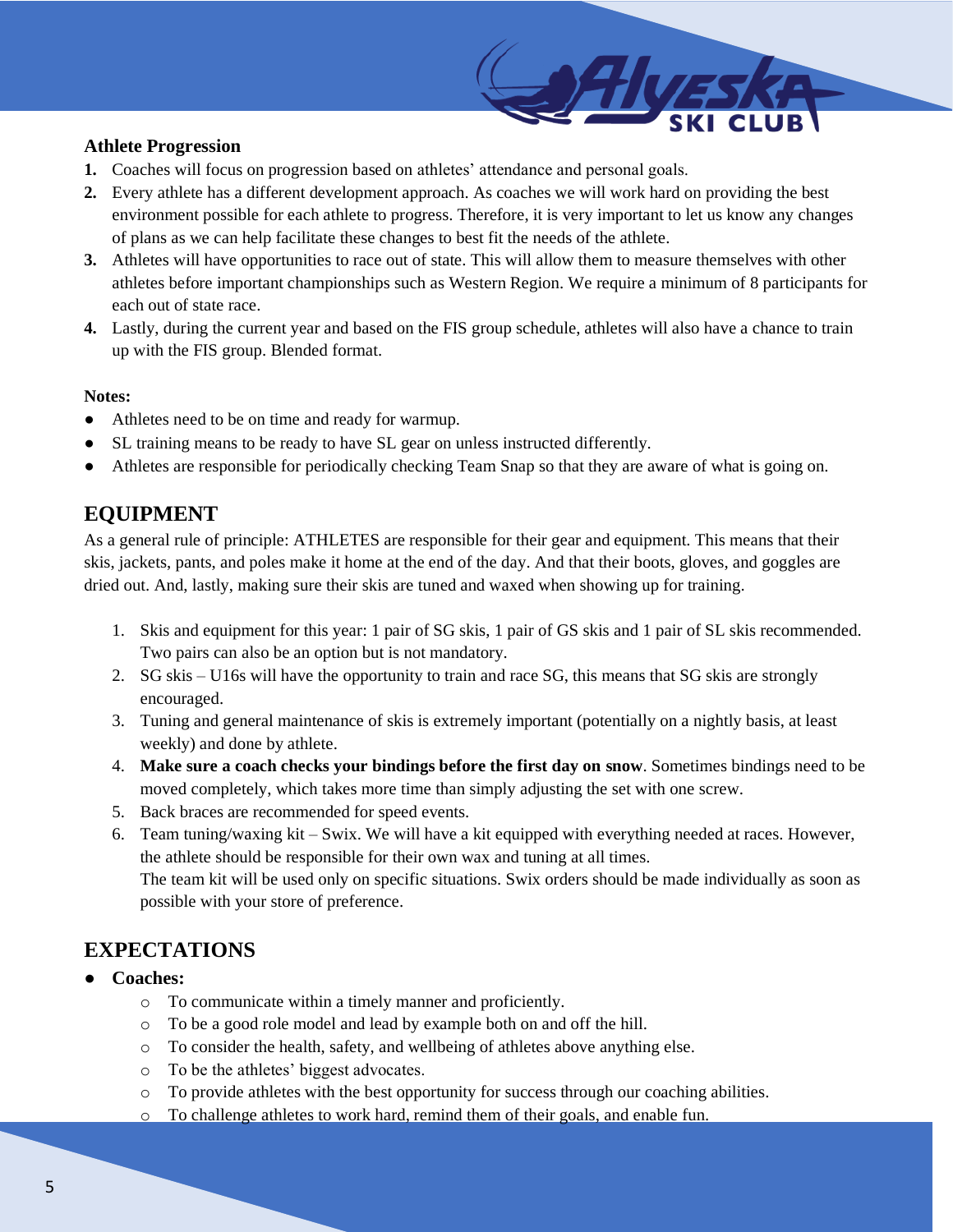- **Parents:** NUMBER 1 PRIORITY IS COMMUNICATION very important to make everyone happy.
	- o Let us know how everything is going. This is the only way we can improve.
	- o Find coach Jen for general inquiries about the group or club.
	- $\circ$  If there are any problems or concerns that arise related to the athlete or to the coach express concern!
	- o If you have constructive feedback about Jen, please do not hesitate to reach out to Lara.

### ● **Athletes:**

- 1. Be Responsible for your own development and actions. (Your old enough to do so.)
- 2. Be on time, be prepared and be engaged.
- 3. Be respectful toward team, coaches and school teachers.
- 4. Be COMMITTED. Just attending is not enough, this will not make you a winner.
- 5. Communicate with your coaches the only way we can help is if we know what is working.
- 6. Be safe and obey the ski areas rules.
- 7. Maintain good standing with your grades and balance everything school/sport/family.
- 8. Be responsible of your equipment. Coaches cannot catch everything all the time.
- 9. Dryland Responsibility. Commit and be honest to yourself regarding how much you put into your training.
- 10. U19-FIS expectations even higher commitment, hard work and sometimes sacrifice to excel.

# **VOLUNTEERING**

- Help is ALWAYS needed on race days generally one parent per day for each event. You are required to have a US Ski and Snowboard volunteer license. If you do need to update your official's certificate, please reach out to me or Brian Hartman - [bhartman1@mac.com.](mailto:bhartman1@mac.com) You can sign up for or renew your volunteer license at [https://my.usskiandsnowboard.org/.](https://my.usskiandsnowboard.org/)
- On snowy days coaches and athletes will appreciate an extra slip from parents check with a coach or Chief of Course first. Again, you will need a volunteer license to enter race premises.
- Help with fundraising efforts Some of our important fundraisers such as the UAA Gear and Ski swap have been cancelled again due to COVID, however others such as the Tanaka Tee off tournament were a success. For other fundraising volunteer opportunities (next one coming up in November is the Warren Miller Film festival) or for more information please reach out to our Director of Development, Randee Liles, Lara or I for any questions or suggestions.

# **SUPPORT YOUR ATHLETE**

- Support your athlete by making sure he/she has whatever they need to succeed and to achieve their personal goals – equipment, time on snow, dryland attendance and commitment, school etc.
- Make sure they are on time.
- Listen to them make sure they are engaged and ensure they do not have problems that may become an obstacle in their performance.
- Give them a parental nudge or light push when needed commitment is the recipe to success.